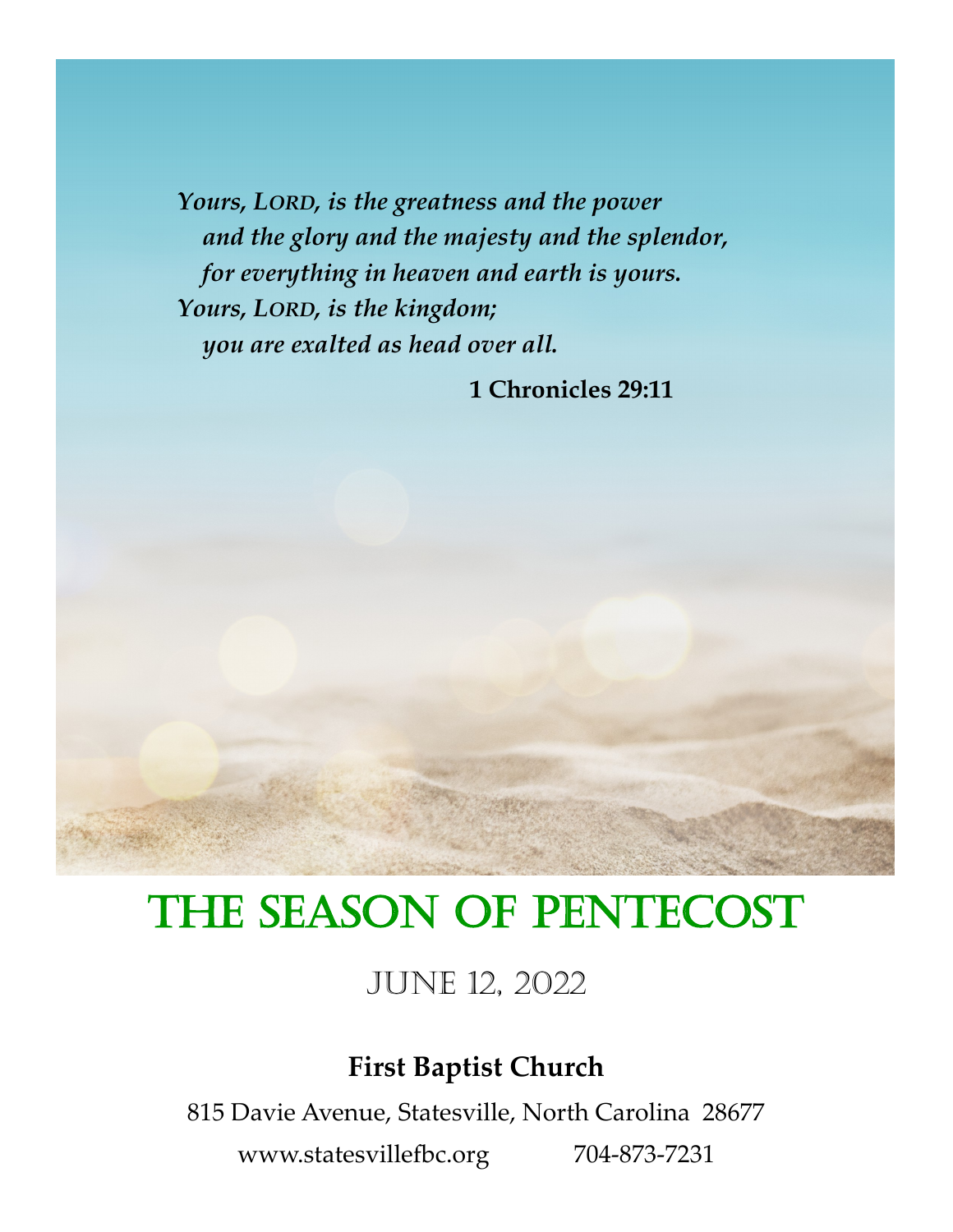*The Worship of God First Sunday after Pentecost June 12, 2022* 

**THE TIME OF GATHERING** The Chiming of the Hour

| The Welcome and Announcements                                                                                                                                                                                                                                                                         |                                                                                                                                                                                                                                                                                                                        | Elizabeth Kilby  |
|-------------------------------------------------------------------------------------------------------------------------------------------------------------------------------------------------------------------------------------------------------------------------------------------------------|------------------------------------------------------------------------------------------------------------------------------------------------------------------------------------------------------------------------------------------------------------------------------------------------------------------------|------------------|
| The Prelude                                                                                                                                                                                                                                                                                           | <b>BE GLAD</b><br>Handbell Ensemble                                                                                                                                                                                                                                                                                    | Scheffter        |
| The Prologue<br>~based on 1 Chronicles 29                                                                                                                                                                                                                                                             |                                                                                                                                                                                                                                                                                                                        | Kim Strickland   |
| The Introit                                                                                                                                                                                                                                                                                           | HOLY, HOLY, HOLY<br>Sanctuary Choir                                                                                                                                                                                                                                                                                    | arr. Ehret       |
| The Call to Worship<br>Blessed are You, Lord our God<br>Father, Son, and Holy Spirit.<br>Your love is more than we can measure.<br>Your wisdom is more than we can fathom.<br>To You, Father, Son, and Holy Spirit,<br>be all glory, honor, and praise<br>now and forevermore.<br>Let us worship God! | Your glory is beyond our comprehension.<br>Your mercy is greater than our sinfulness.                                                                                                                                                                                                                                  | William Kyles    |
| The Opening Hymn*                                                                                                                                                                                                                                                                                     | COME, THOU ALMIGHTY KING                                                                                                                                                                                                                                                                                               | No. 2            |
| The Invocation and Lord's Prayer<br>Give us this day our daily bread,                                                                                                                                                                                                                                 | Our Father, who art in heaven, hallowed be Thy name.<br>Thy kingdom come, Thy will be done on earth as it is in heaven.<br>and forgive us our debts, as we forgive our debtors.<br>And lead us not into temptation, but deliver us from evil;<br>for Thine is the kingdom, and the power, and the glory forever. Amen. | Kristina Sellers |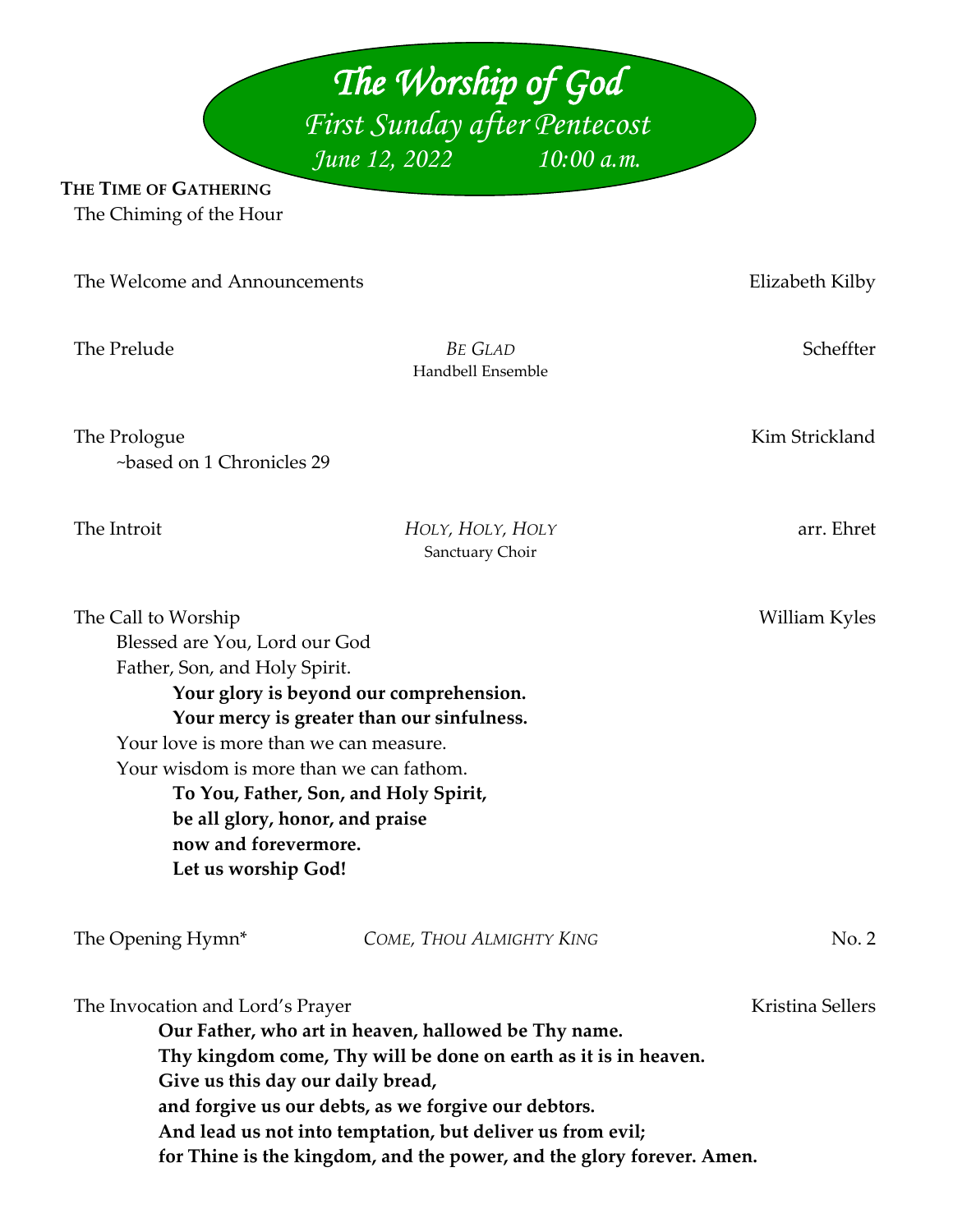## Peace be with you. **And also with you.**

The Response *GLORIFY THY NAME* Adkins

*Jesus, we love You, we worship and adore You, Glorify Thy name in all the earth. Glorify Thy name, glorify Thy name, Glorify Thy name in all the earth.*

## **THE TIME OF CONFESSION**

The Call to Confess **Melissa Wilson** Melissa Wilson

God's Word assures us: *If we say that we have no sin, we deceive ourselves, and the truth is not in us. If we confess our sins, He who is faithful and just will forgive our sins and cleanse us from all unrighteousness.* In humility and faith let us confess our sin to God.

The Congregational Prayer of Confession

**Almighty God, we confess how hard it is to be Your people. You have called us to be the church, to continue the mission of Jesus Christ to our lonely and confused world. Yet we acknowledge we are more apathetic than active, isolated than involved, callous than compassionate, obstinate than obedient, legalistic than loving. Gracious Lord, have mercy upon us and forgive our sins. Remove the obstacles preventing us from being Your representatives to a broken world. Awaken our hearts to the promised gift of Your indwelling Spirit. This we pray in Jesus' powerful name.**

The Pastoral Prayer and Assurance of Pardon Nelson Granade Nelson Granade

In the life, death, and resurrection of Jesus,

we are assured that there is no sin so terrible that God cannot forgive,

no hurt so terrible that cannot heal.

God accepts, God forgives, and God sets free.

Receive the forgiving love of God.

In Christ we are forgiven.